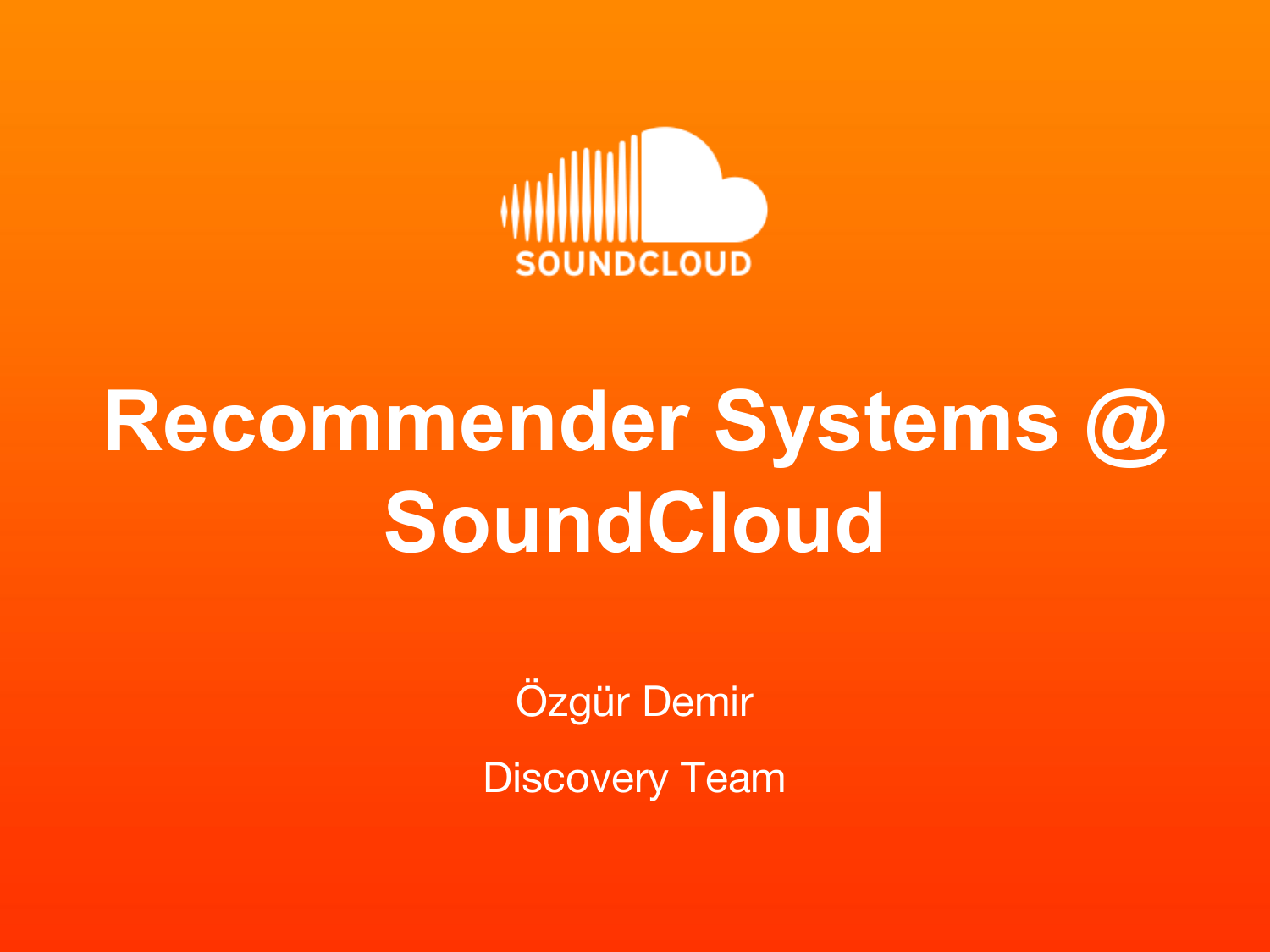# **Why?**

- huge catalogue
	- $\circ$  ~ 80 million tracks

#### unique / mostly non major content

- not advertised elsewhere
- present alternatives to what user knows
- no quality control
	- through labels / distributors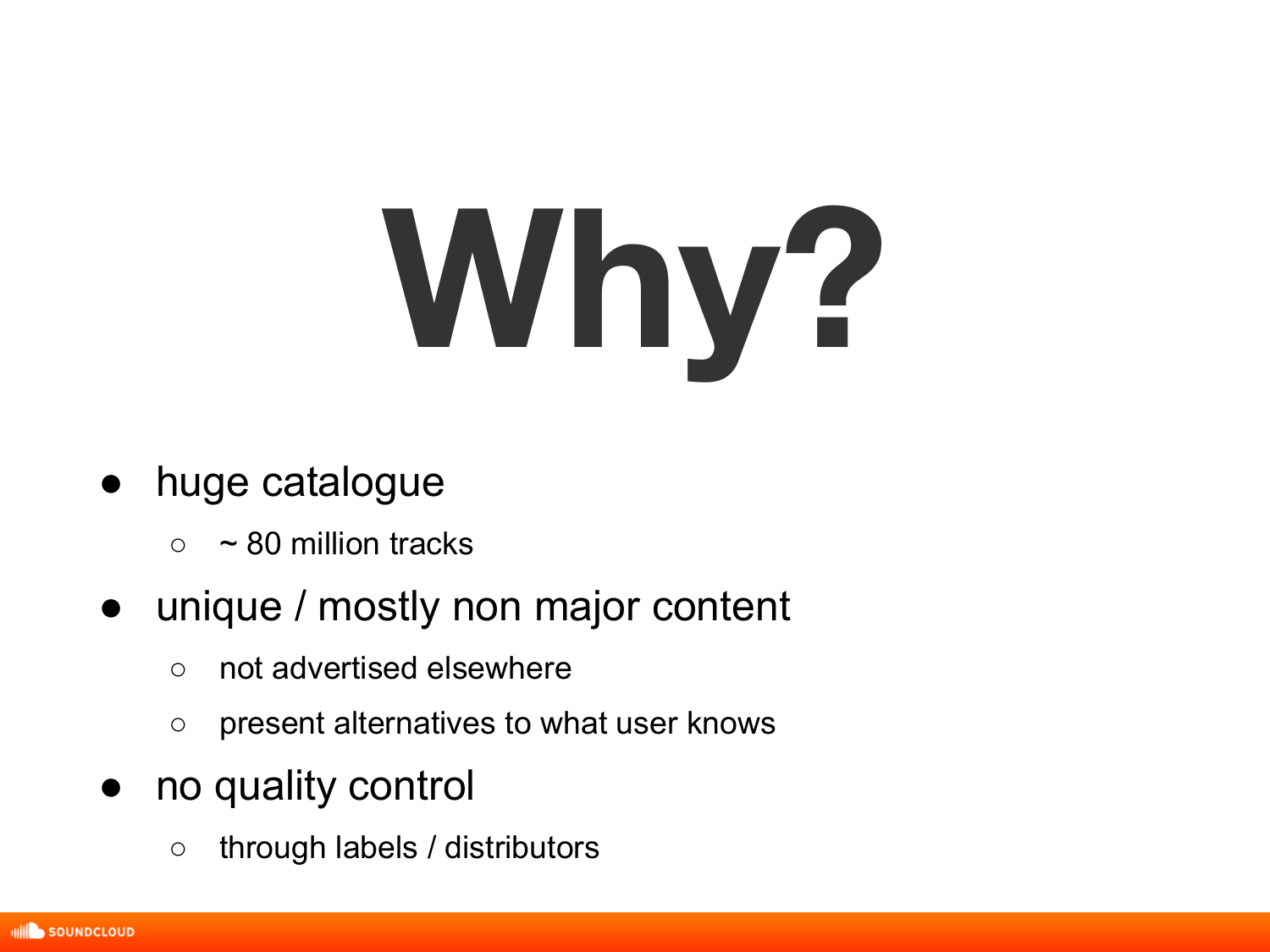# **Constraints**

#### ● it's music

content based recommendation is tough

- content is sparsely annotated
	- even genres / tags might be wrong
- large user base

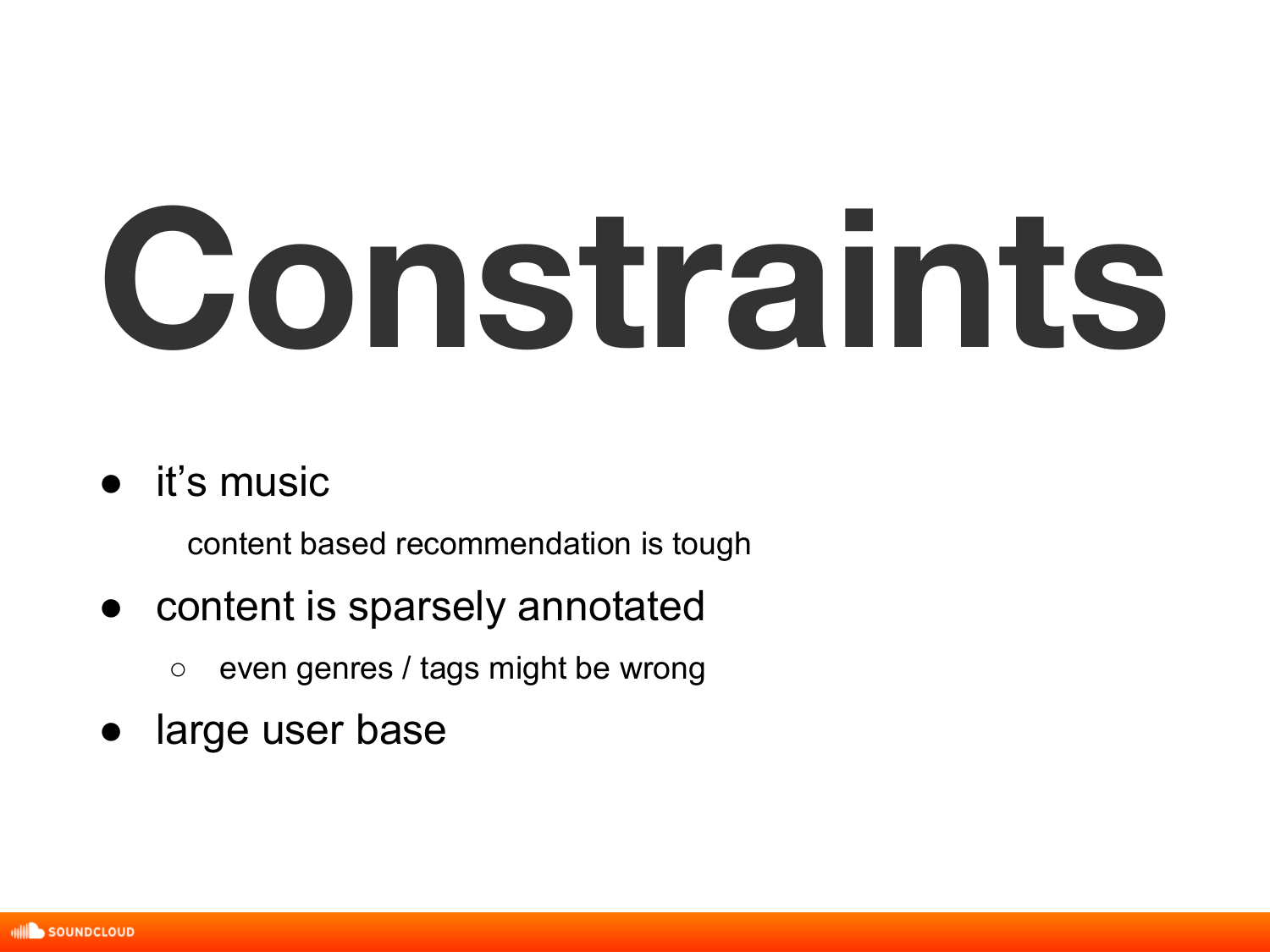# Subtitle Co **Who to Follow**

- following someone  $\rightarrow$  seeing their activity in your stream
	- $\circ$  follow creators to get notified about new music
	- $\circ$  follow other users with similar taste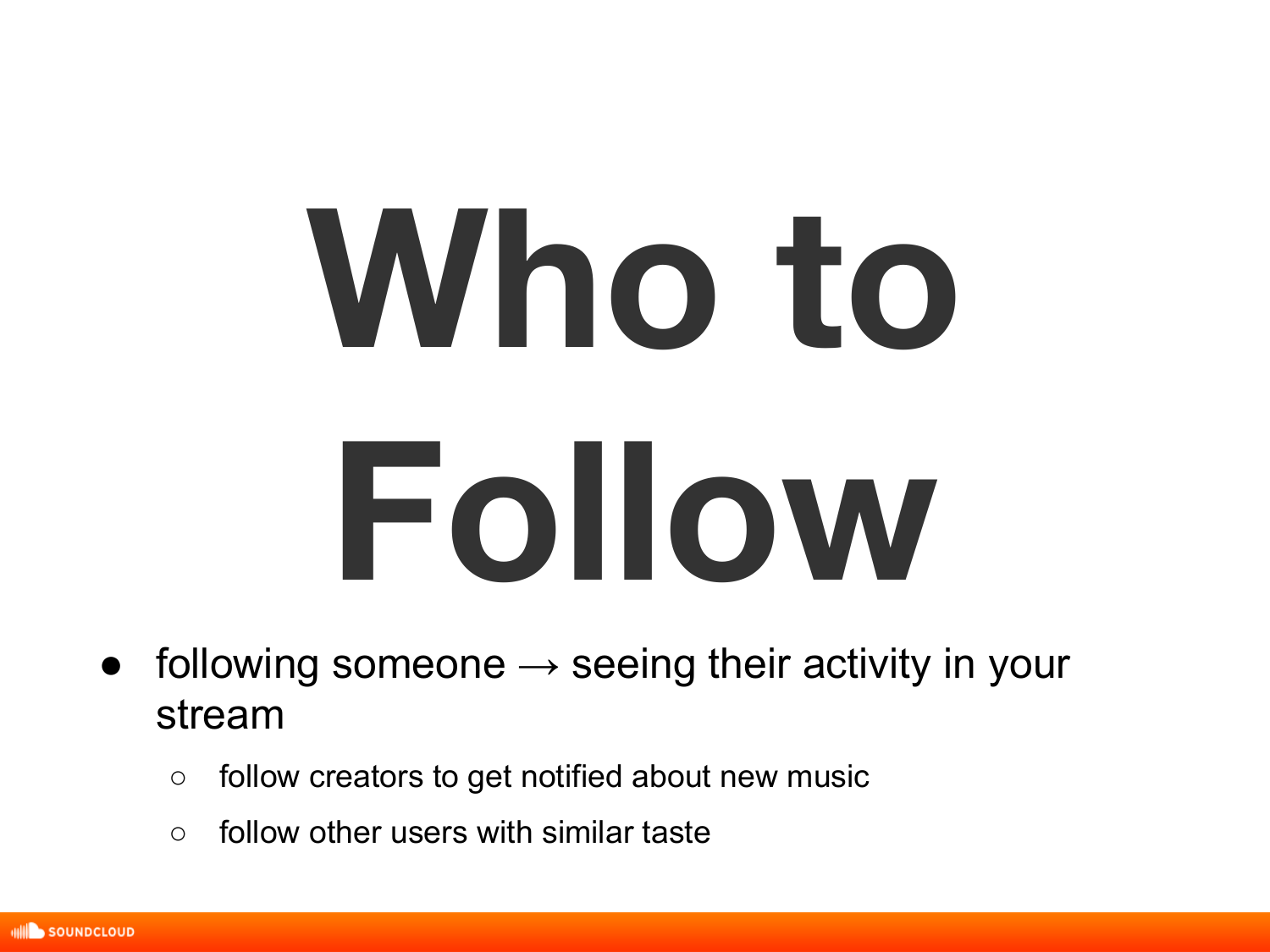# **WTF v1: item based collaborative filtering**

- using mahout
- very slow ( $\sim$ 17 hours)
- super nodes  $\rightarrow$  everybody gets "Skrillex"
- likes, reposts  $\rightarrow$  plays, skips
- 3-4 Million Users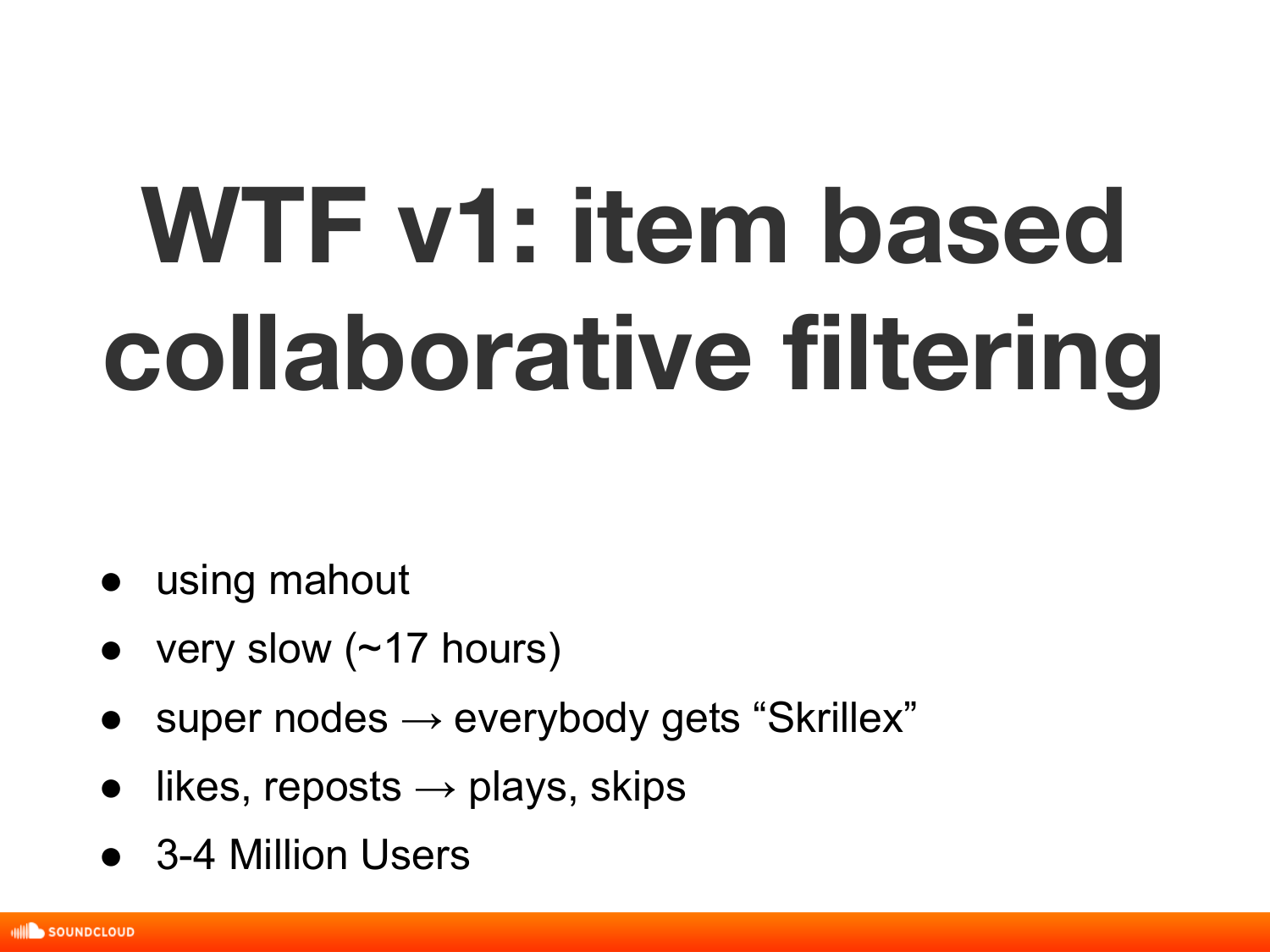# **WTF v2: Matrix Factorization (SVD)**



$$
\min_{U,S}\|M-U\times S\|_2^2{+}\lambda(\|U\|_2^2{+}\|S\|_2^2)
$$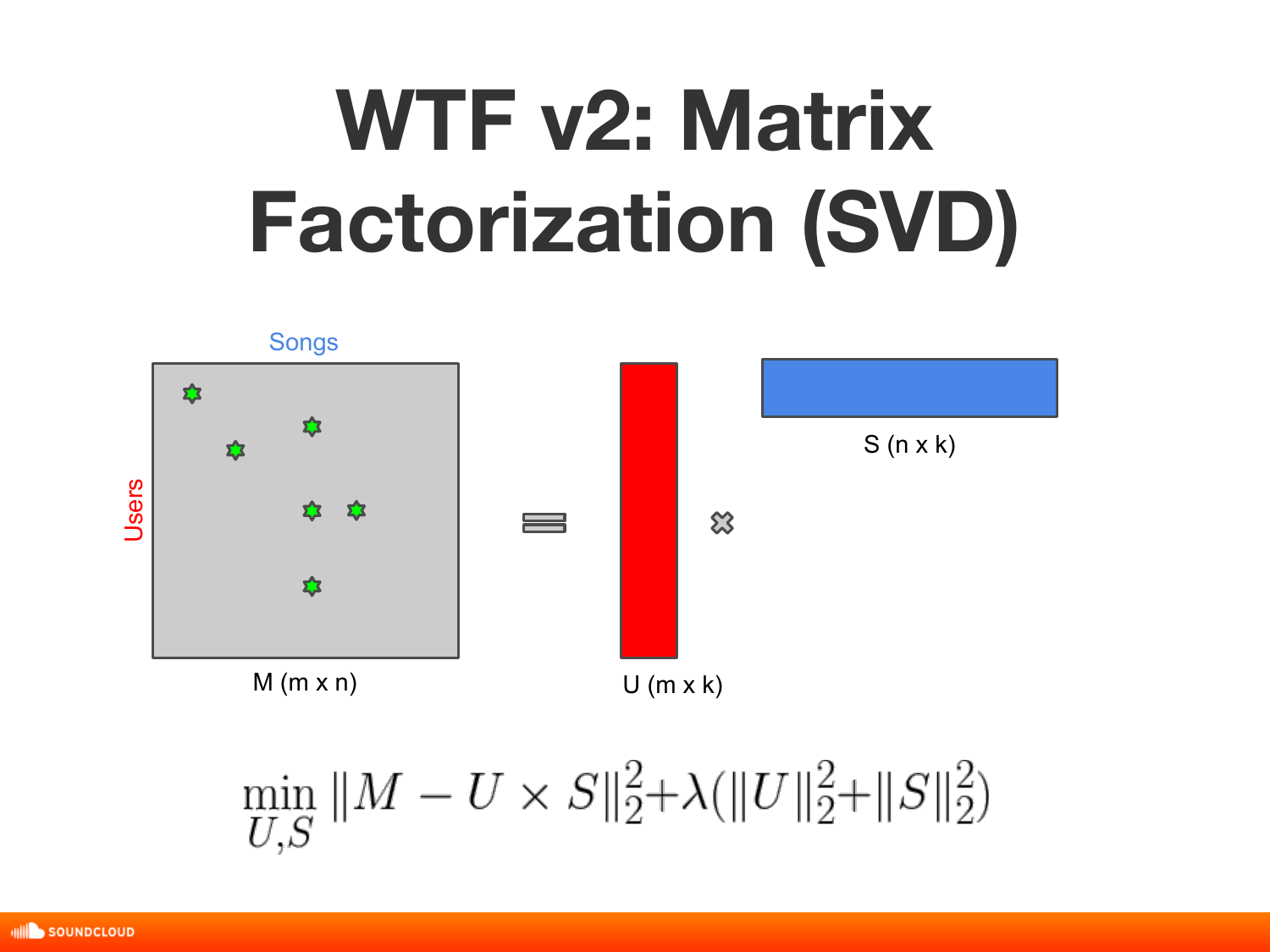# **WTF v2: Matrix Factorization (SVD)**

- influenced by Netflix price (isn't this the same?)
- no explicit rating  $\rightarrow$  sum of implicit / explicit feedback
	- *rating(u<sub>i</sub>,s<sub>j</sub>)* = w<sub>1</sub><sup>\*</sup> listen(u<sub>i</sub>,s<sub>j</sub>) + w<sub>2</sub><sup>\*</sup> like(u<sub>i</sub>,s<sub>j</sub>) + w<sub>3</sub><sup>\*</sup> repost(u<sub>i</sub>,s<sub>j</sub>) + ...
	- $\circ$  how to choose  $w_k \rightarrow$  strongly user behaviour biased
- turn into classification problem
	- class(u<sub>i</sub>,s<sub>j</sub>) = sign(listen(u<sub>i</sub>,s<sub>j</sub>) + like(u<sub>i</sub>,s<sub>j</sub>) + repost(u<sub>i</sub>,s<sub>j</sub>))
	- *○* negative class? Skips?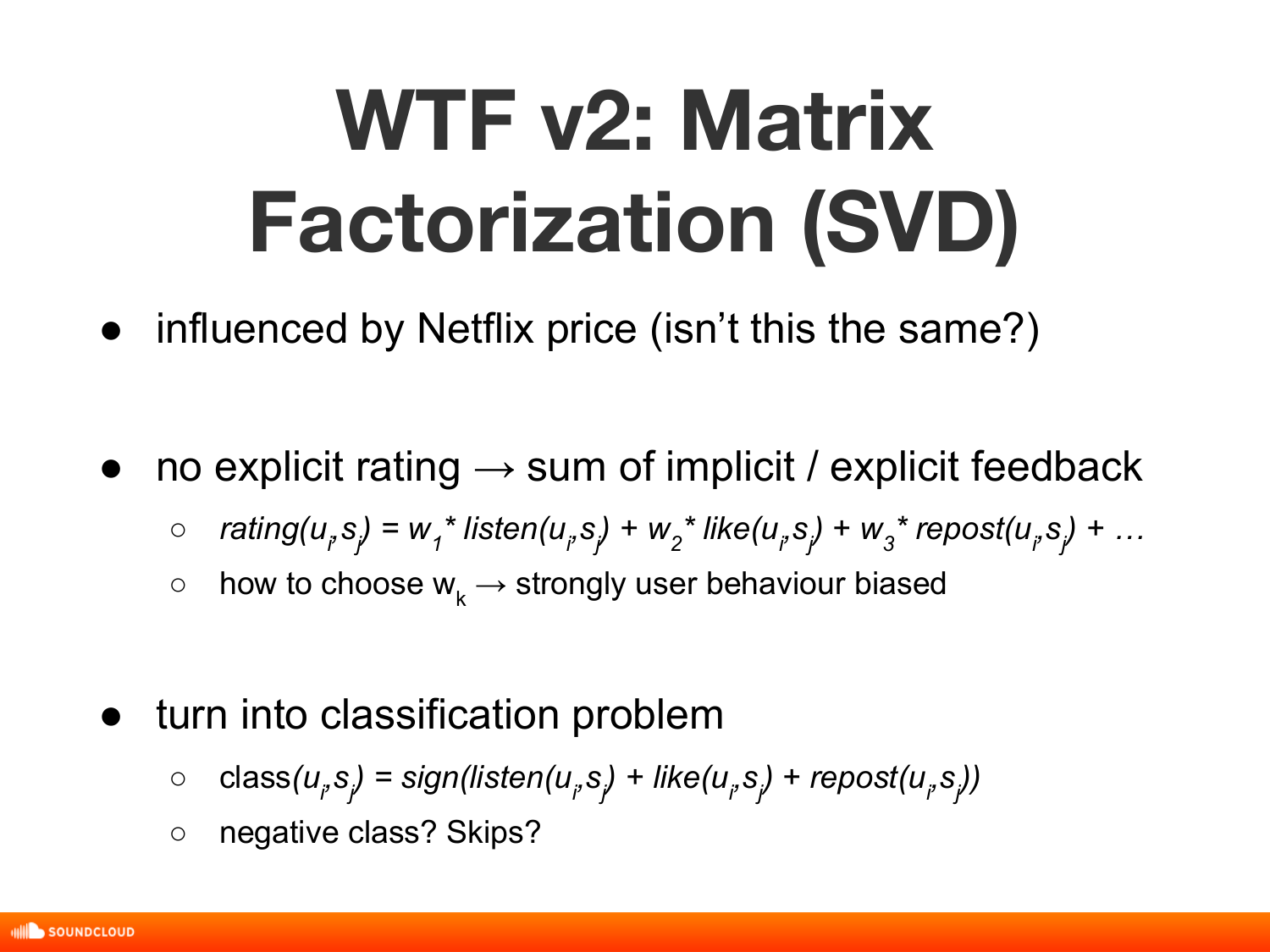# **WTF v2: Matrix Factorization (SVD)**

● Matrix is too sparse

 $\rightarrow$  number of latent factors?

• Users tend to stay in musical bay

 $\rightarrow$  latent factors learned independently



song (ordered by similarity)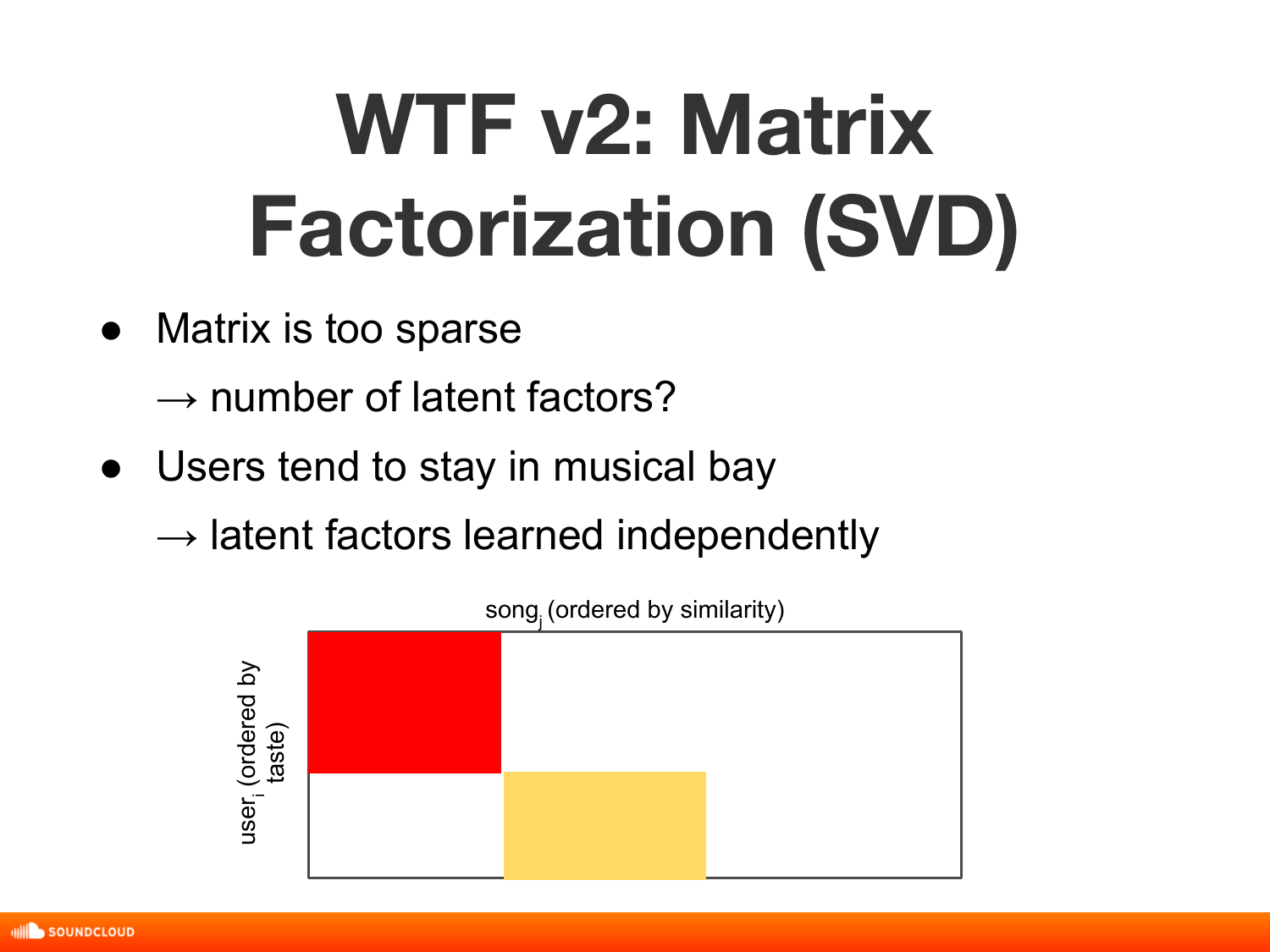- show user relevant sounds
- use WTF experience
- explain the user why
- evaluate approaches before starting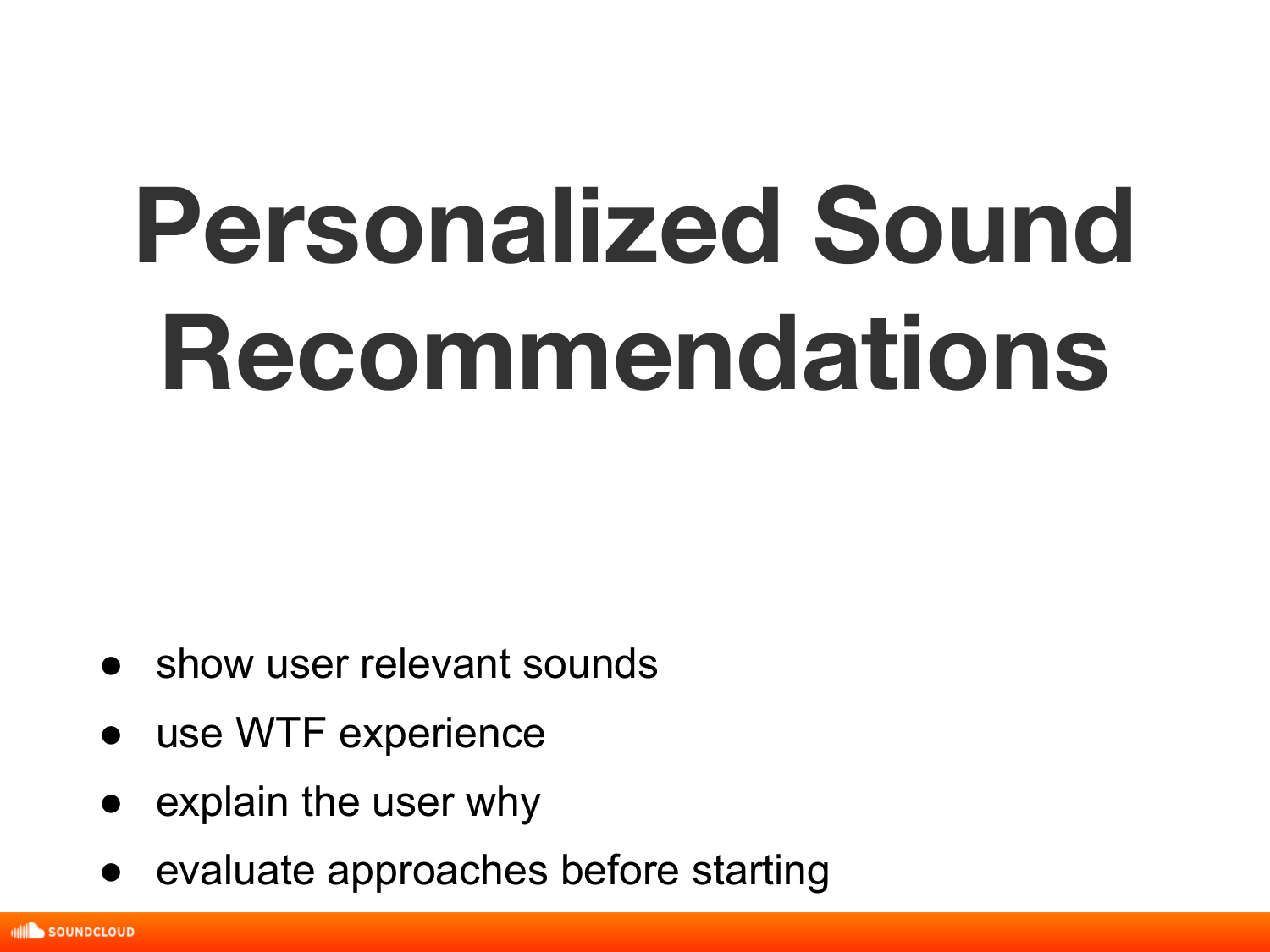- Random Walks (Personalized PageRank)
	- start n random walks with reset to approximate personalized nagerank pagerank



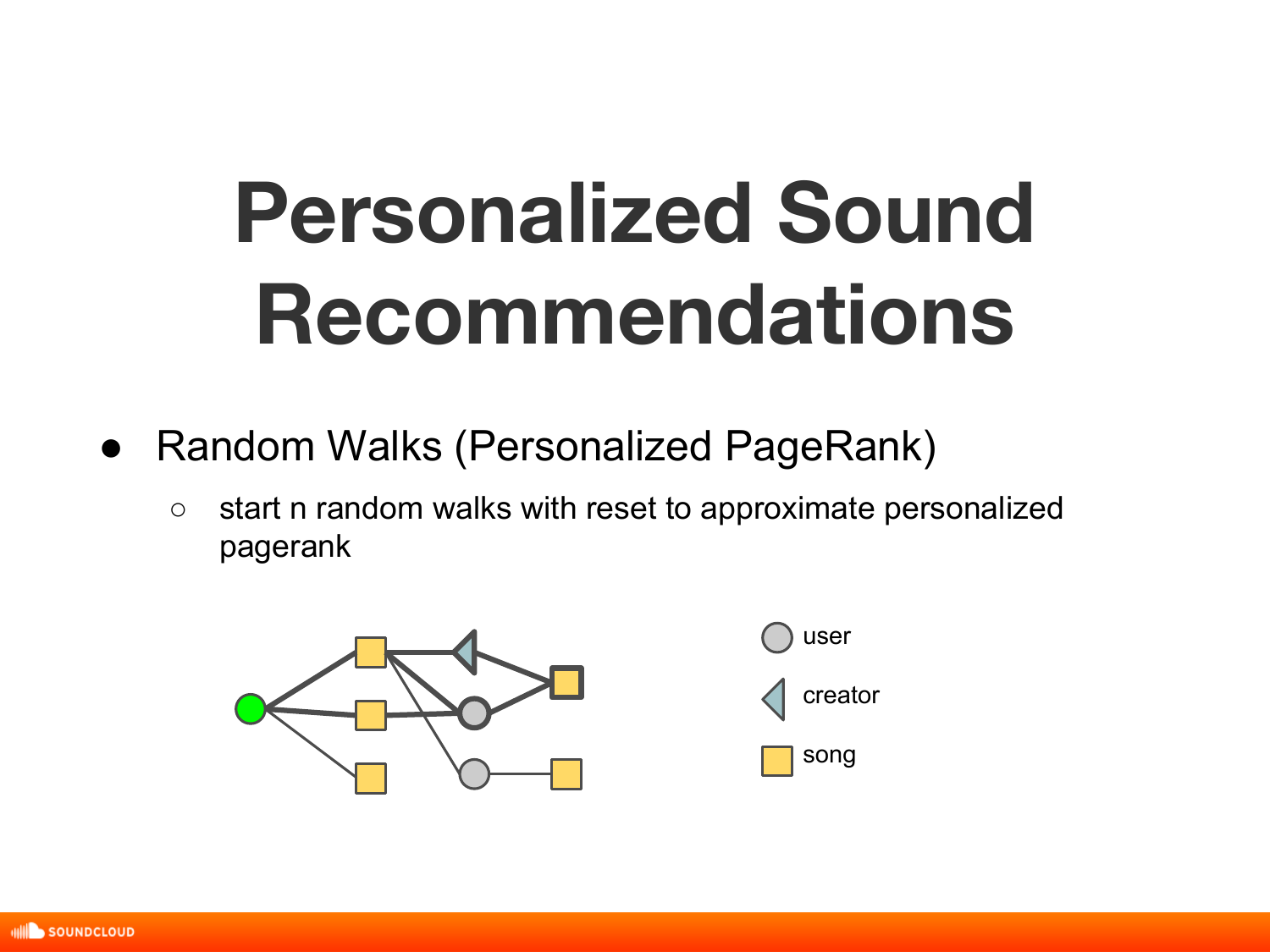#### **Random Walks**



- solve multiple problems at once
- good descriptor for other projects
- additional features e.g. interaction time, creation date…
- negative signals?
- social graph has high branching factor
- social graph is biased towards popular genres /songs
- teleportation factor?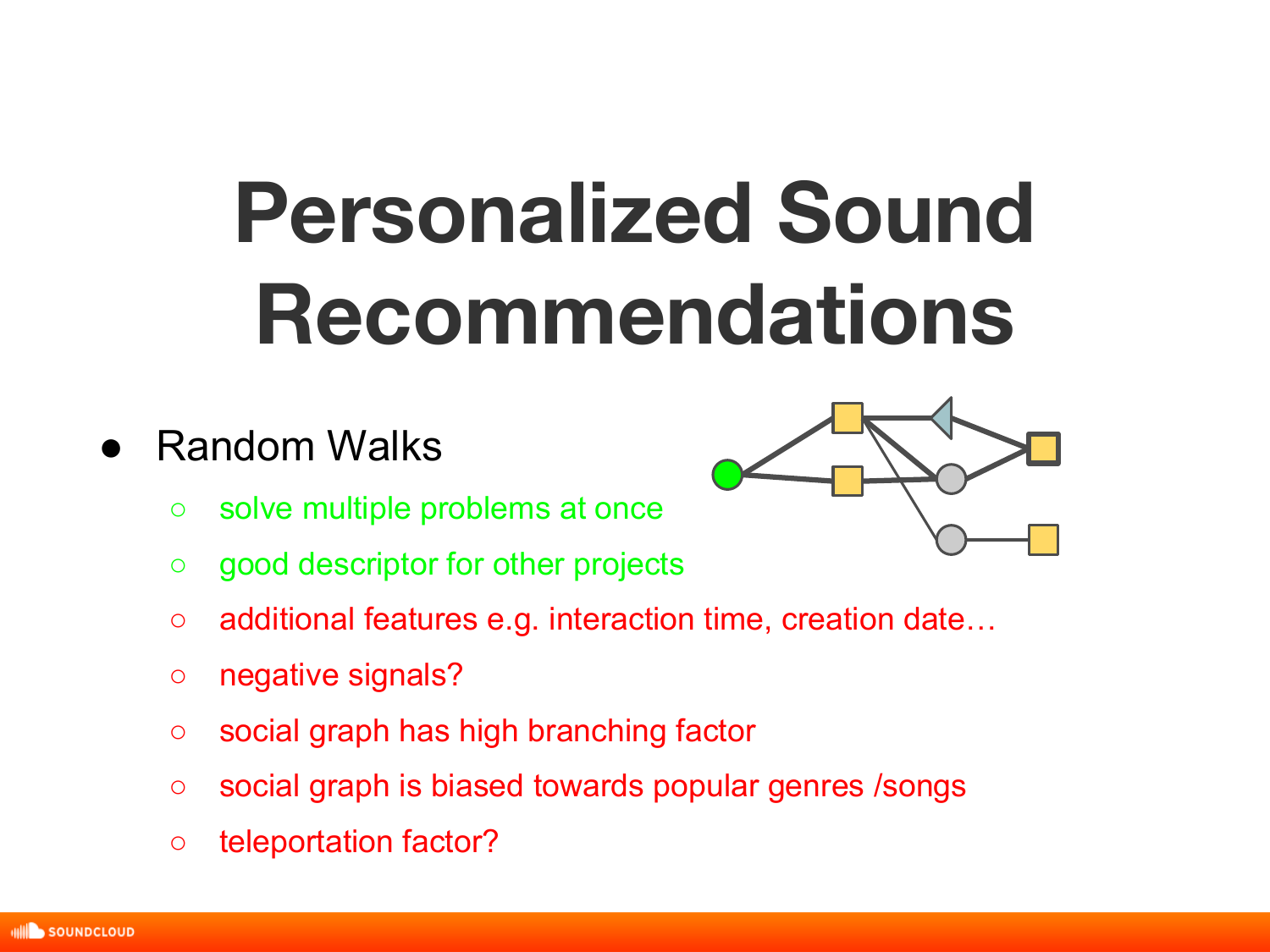- 1. create item / item similarity
	- based on co-interactions
	- o<br>ck without we  $\circ$  implicit / explicit feedback without weighting
	- used as candidate list



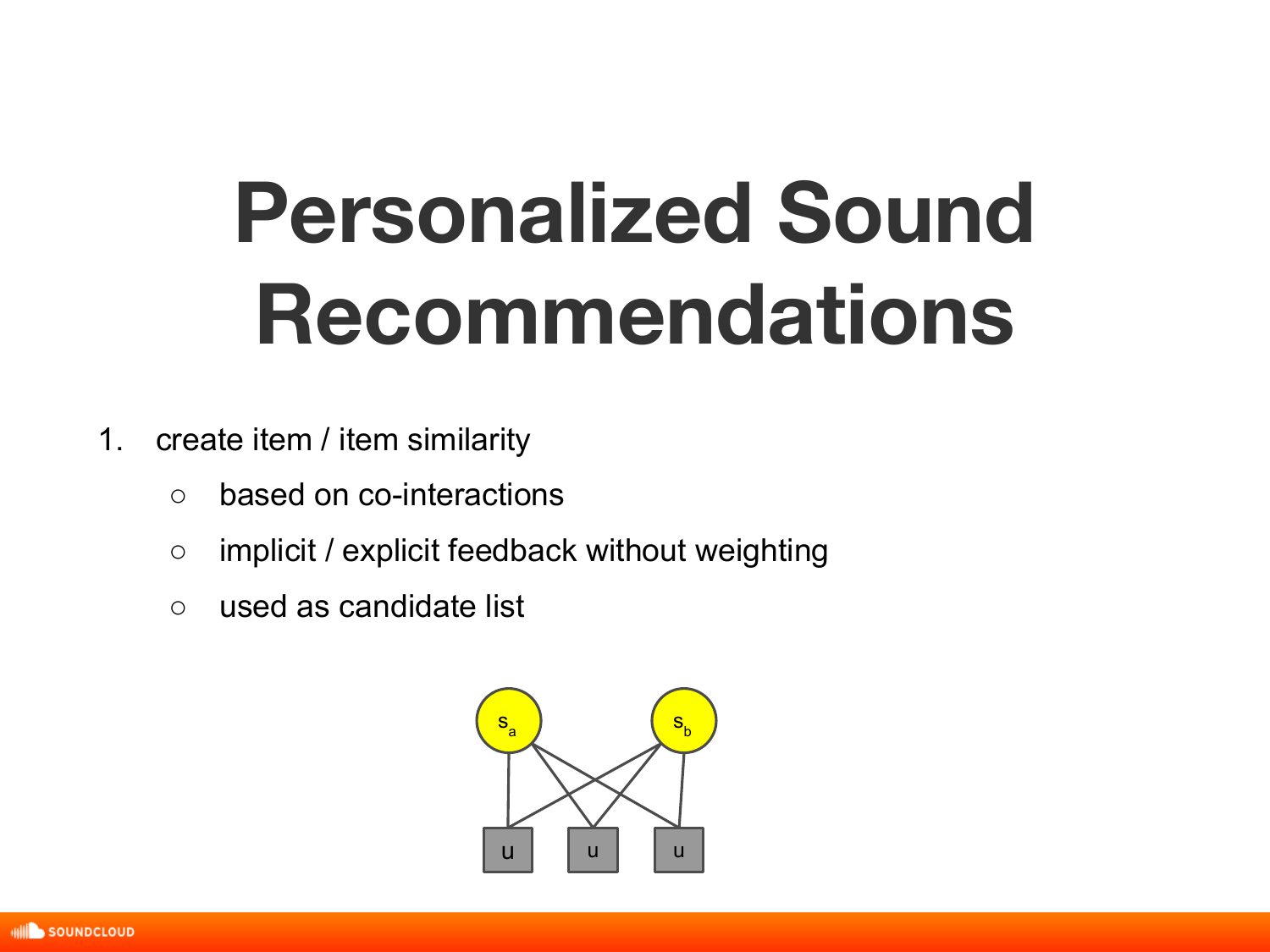- 2. generate candidates
	- expand user interactions with candidate list



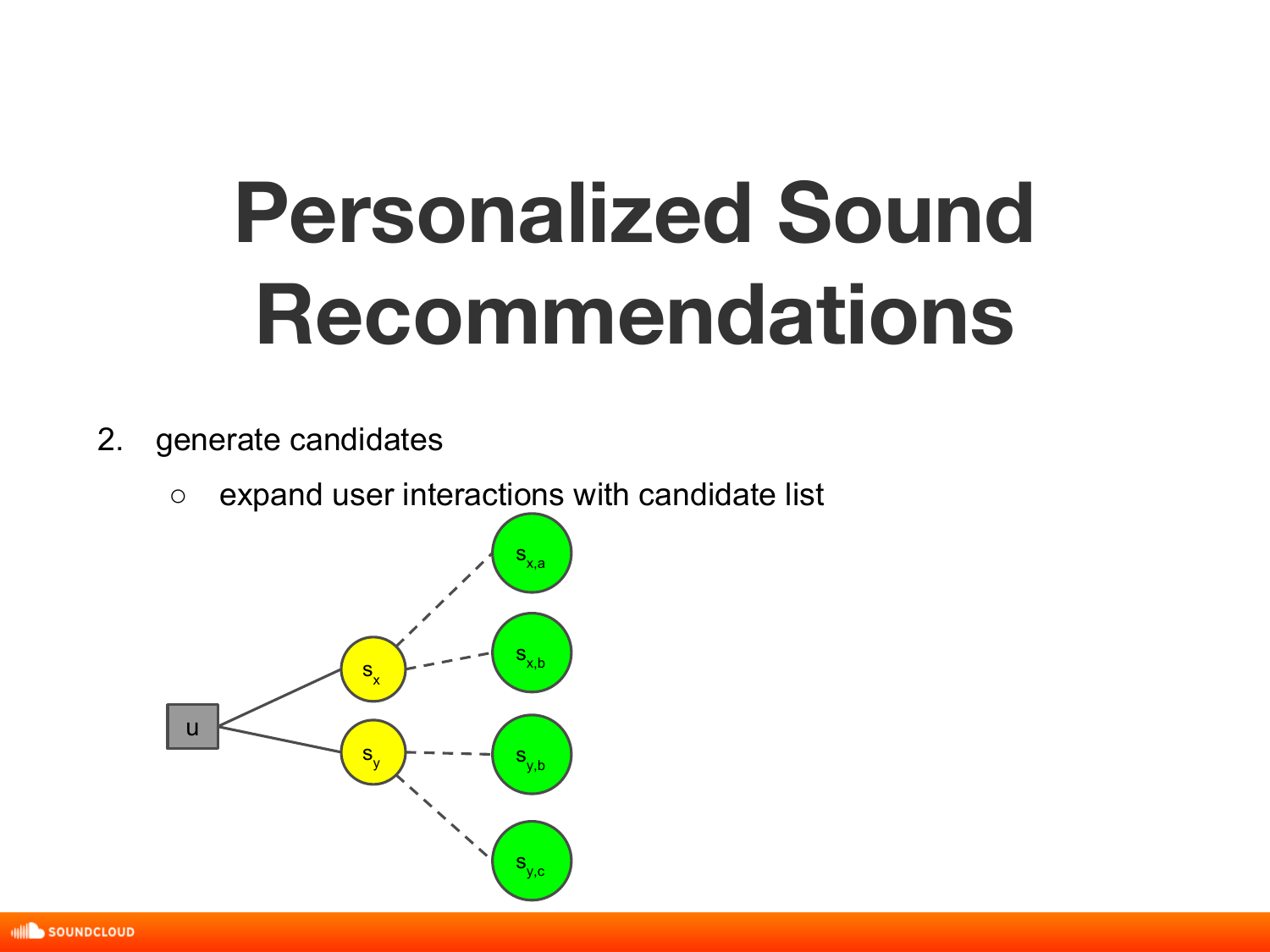- 3. add additional features
	- $\circ$  track similarity, times of interaction, interaction age, track age, same creator, same genre, facebook friends, ...



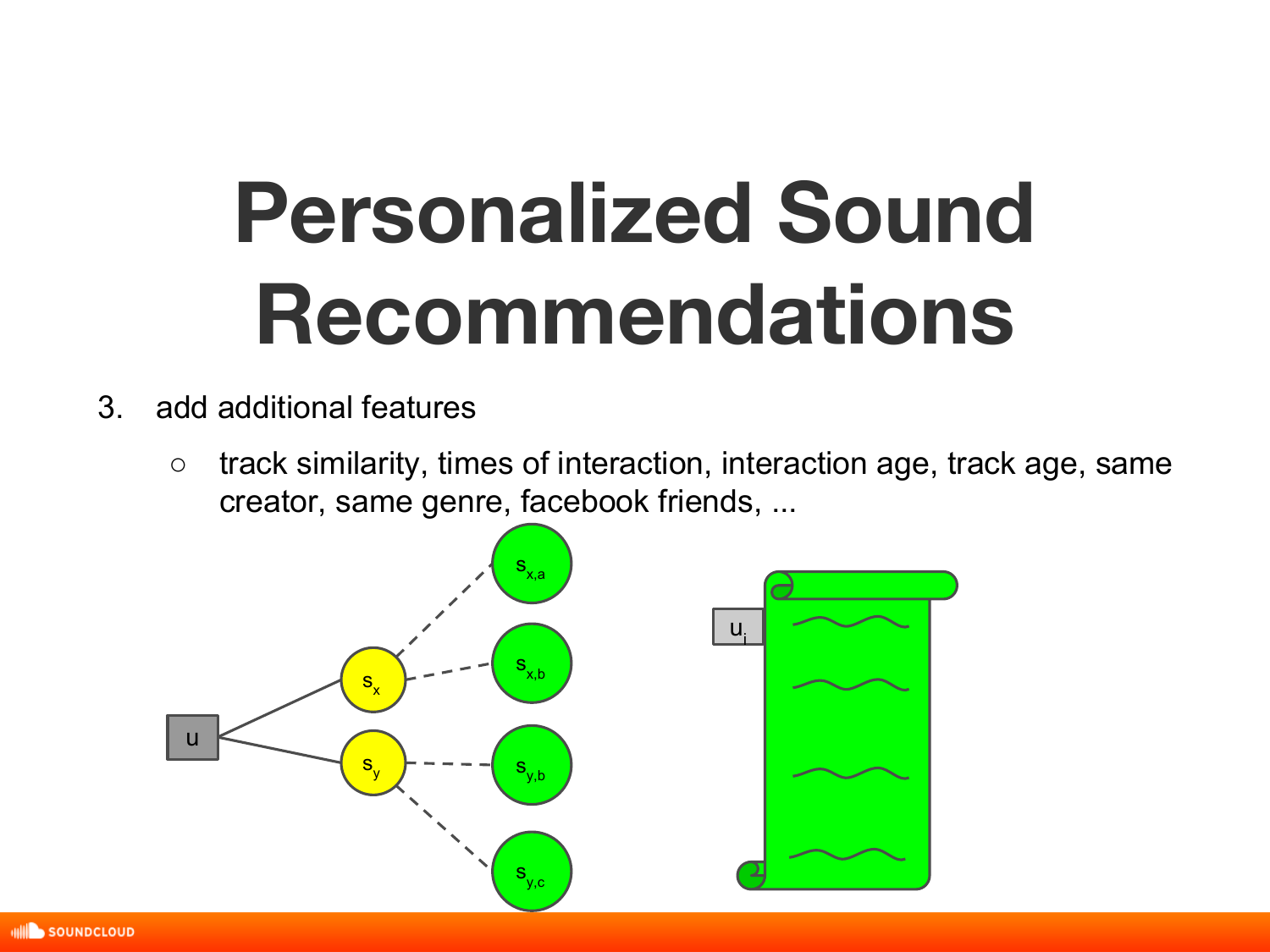- 4. learn model on previous observations
	- kpi: listening time, likes, reposts...



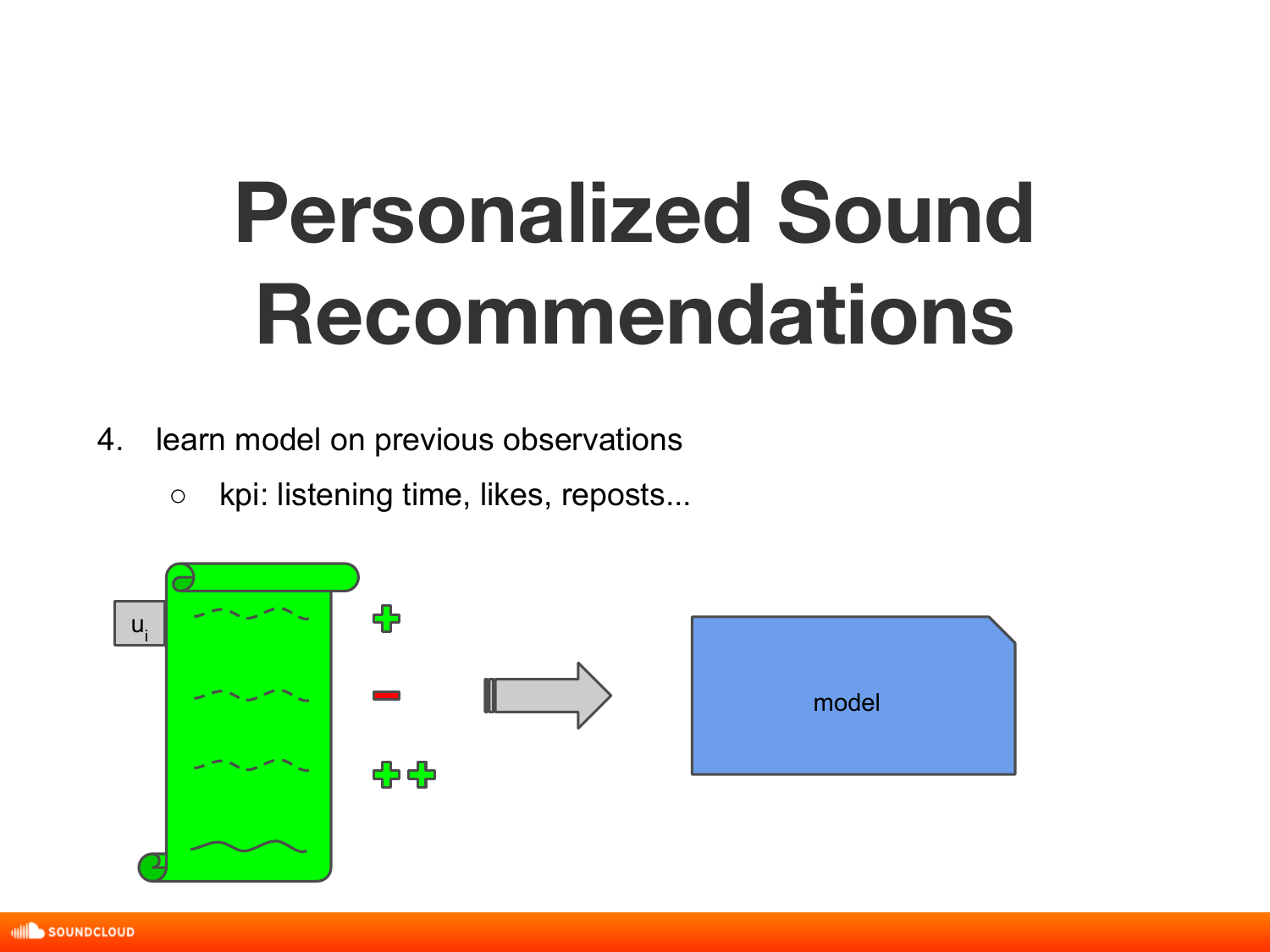5. use model to rank / classify candidates